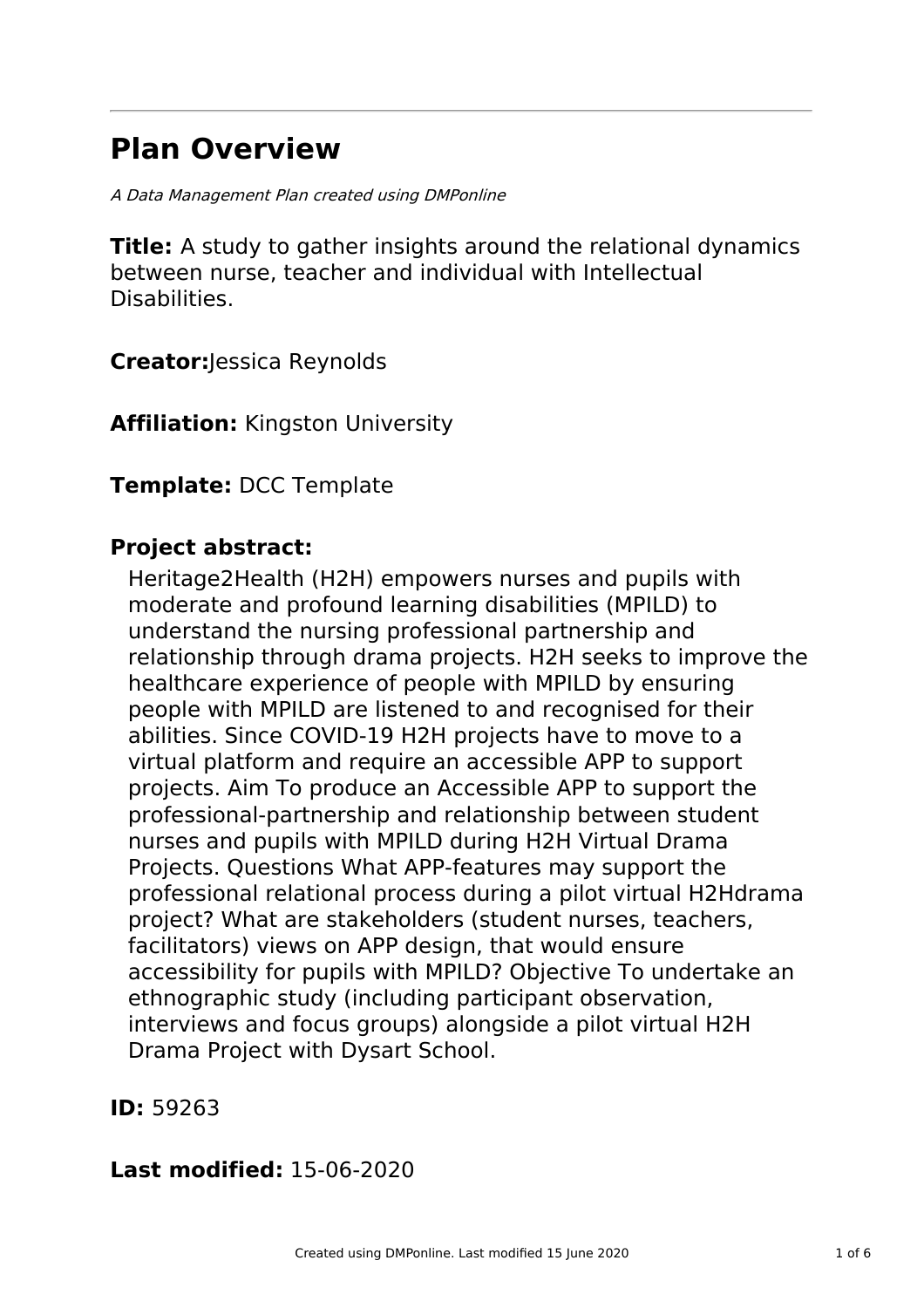# **Copyright information:**

The above plan creator(s) have agreed that others may use as much of the text of this plan as they would like in their own plans, and customise it as necessary. You do not need to credit the creator(s) as the source of the language used, but using any of the plan's text does not imply that the creator(s) endorse, or have any relationship to, your project or proposal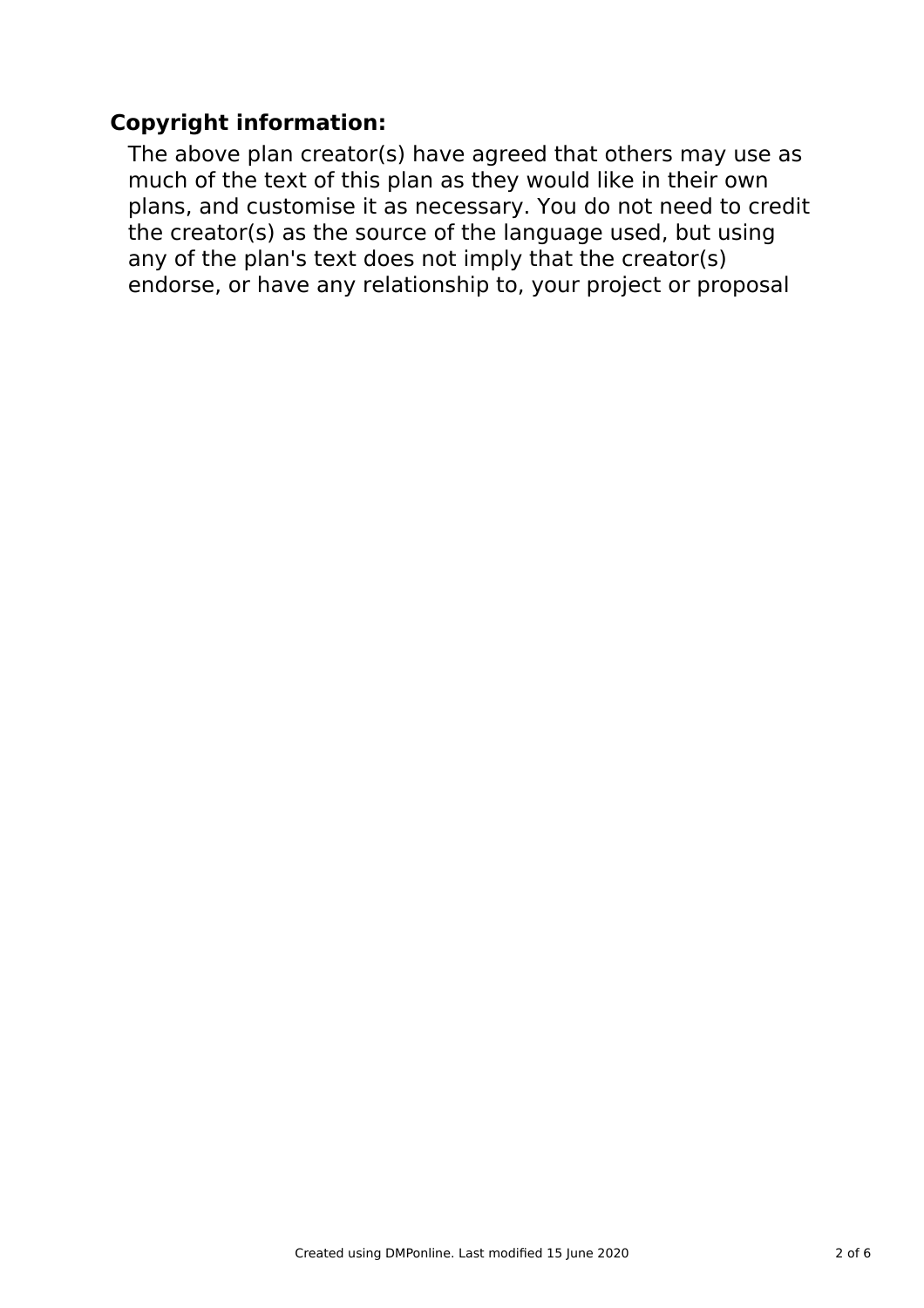# **A study to gather insights around the relational dynamics between nurse, teacher and individual with Intellectual Disabilities.**

# **Data Collection**

### **What data will you collect or create?**

I will be collecting data from a: Ethnographic Study Focus Group Interviews

### **How will the data be collected or created?**

The data will be collected via Google Meets through an online ethnographic study. Focus groups will be conducted online through Microsoft Teams. User interviews will be recorded with the consent of the user.

# **Documentation and Metadata**

### **What documentation and metadata will accompany the data?**

Thematic analysis will be conducted after the data is gathered from the ethnographic study, users interviews and focus groups. The Student Researcher will redact the data to share with the rest of the team building the APP. This will take the form of:

- An empathy map; this will be extracting what potential users are doing, thinking, feeling and saying. This will help write a persona for the rest of the team to understand the people we are designing for. It will support the team to take a holistic approach to the design. Keeping the process user centred, the aim is to support our team to empathise with the user.
- Personas: A persona will be a redaction of all the data collected from our participants. There will be two personas, a nurse and a young person with MPILD. The personas will support the team to design for that persona rather than a group of people. This will support a more empathetic approach to design.
- User Journeys; this supports the team to understand the pain points of the persona and what their current journey looks like. This allows the team to remedy these pain points early on in the process.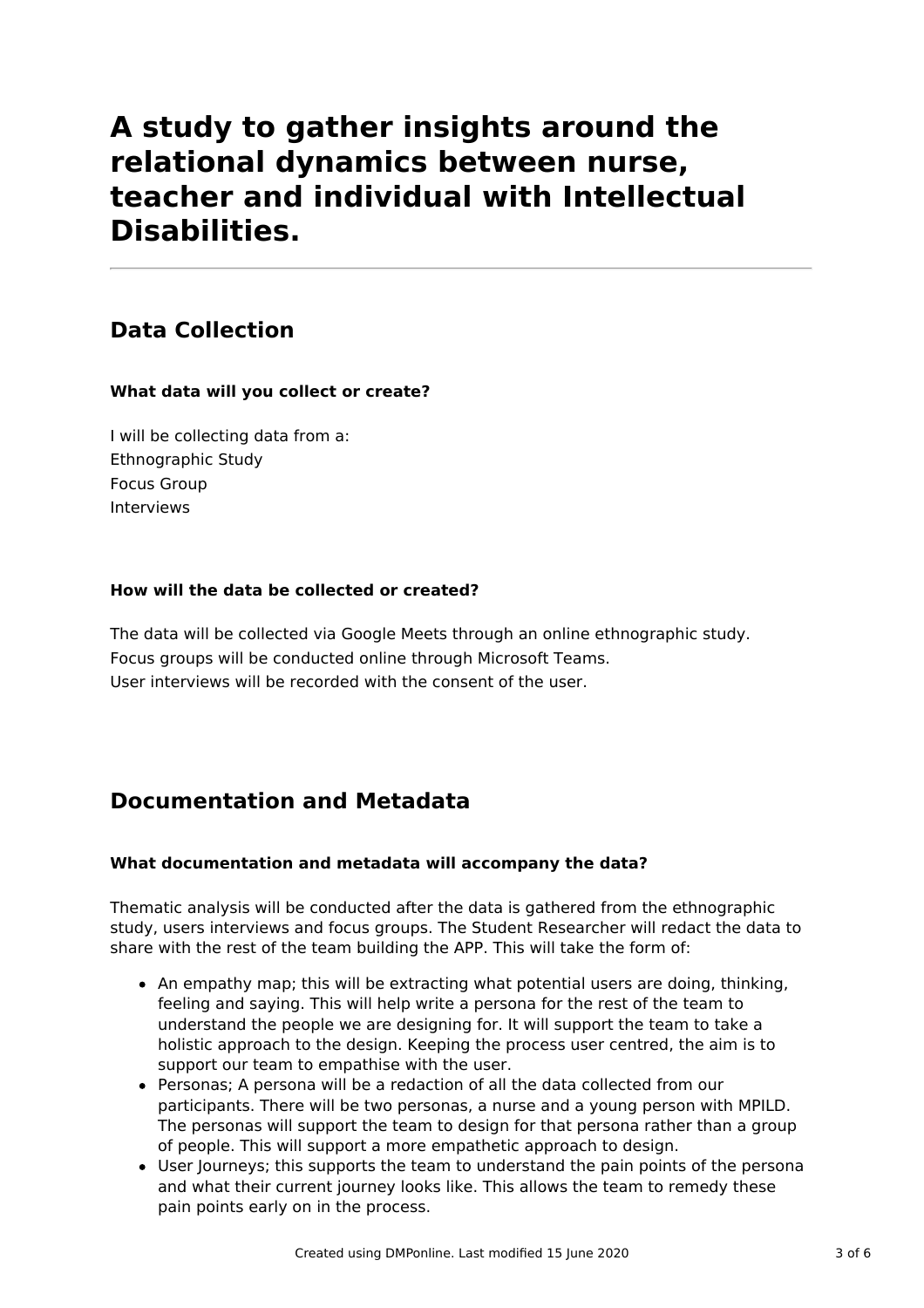A problem statement for the ideation process. This equips the team with a problem to solve, this will be followed by more questions such as "How might we" questions to break the problem down and create solutions.

From this redactive data, the team will ideate resulting in features for the APP. The App will then be built and test with users. The data gathered from the testing phases will be redacted into small **problem statements** for the team to amend any issues that arise. Once amendments are made the APP will be released for phase two of the project, this will be used by St Philips Special Needs School, Dysart School and Salutem Healthcare.

## **Ethics and Legal Compliance**

### **How will you manage any ethical issues?**

An ethics application has been sent and we are waiting approval. We have used the Data Ethics Framework as a guide to make sure we're covering every necessary detail. Below is a summary of how we have prepared.

We will have consent forms for all the data collected and only obtain information that is needed to aid the app. This study is carried out with public interest in mind. We will be adopting GDPR guidelines when processing data (Data Protection Act, 2018). We will be informing participants of how 'personal data collected about them will be used, stored, processed, transferred and destroyed (Data Protection Act, 2018).

The privacy and confidentiality of the individuals will be respected and they will be anonymised in the research documents. All recordings made will be to aid data gathering and once obtained will be kept securely in password protected documents until the end of the project and then destroyed.

We are only asking questions relevant to the application. We are not making assumptions of what our user want or need. We are striving to work with our users to create a relevant application by interviewing them so they are involved in decisions that will affect them. The paper 'Nothing about us without us' (Callus M, 2017), highlights the lack of choice and control people with ID have over their own lives, especially decisions made that affect them. The paper highlights this as human rights issue and strives for 'equality and participation on an equal basis with others' (Callus M, 2017). Our research methods are in response to this, to involve our users throughout the whole process.

All our participants will take part voluntarily, free from coercion. No harm will come to participants and we will be working in partnership with individuals that support our vulnerable users and know them well. The process will be completely transparent and participants will understand the intended use of the data collected. Our research has been designed carefully to benefit and include the individual (Ethical Obligations, 2020).

#### **How will you manage copyright and Intellectual Property Rights (IPR) issues?**

Kingston University have IPR rights.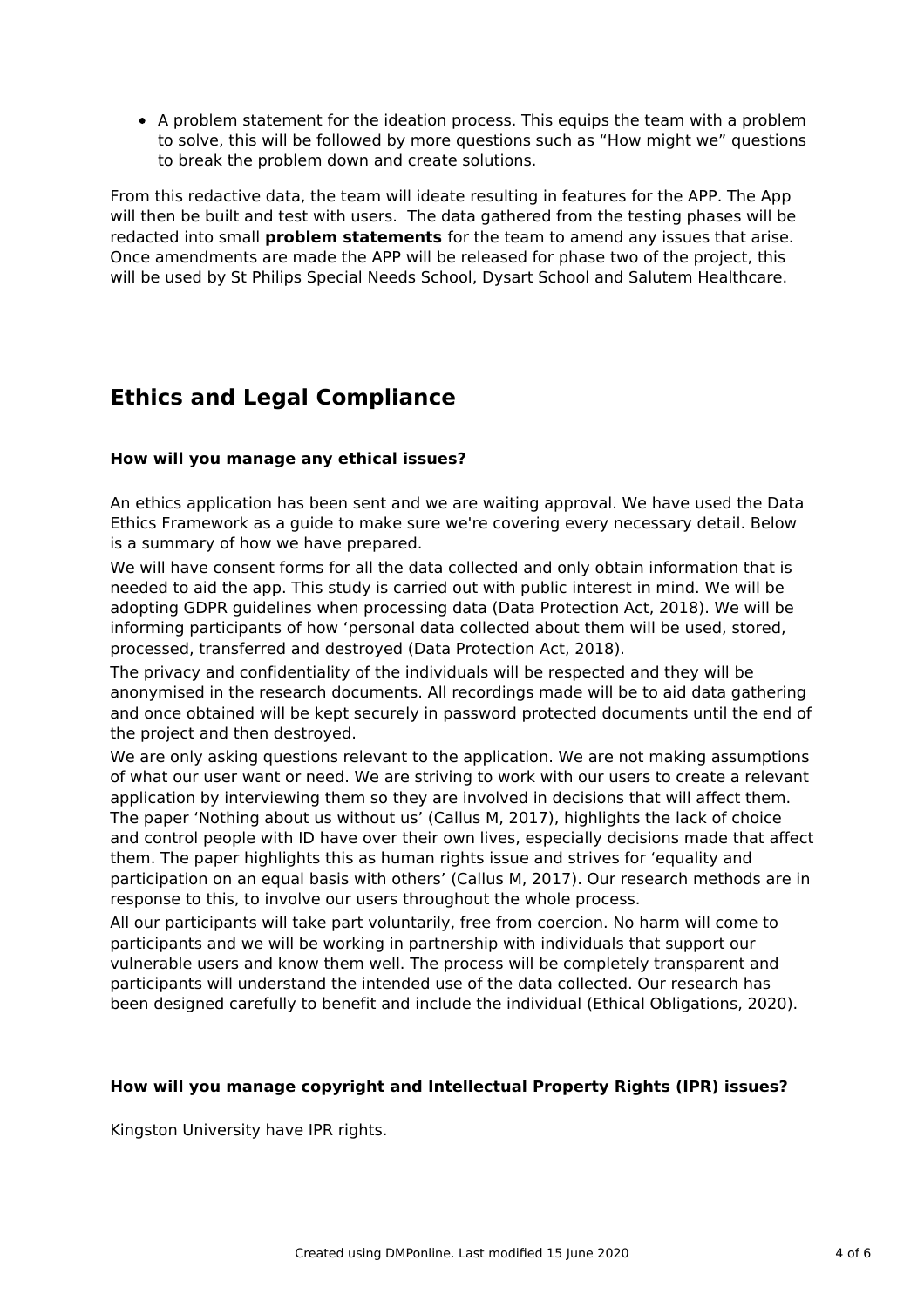## **Storage and Backup**

#### **How will the data be stored and backed up during the research?**

- Data will only be used for the purpose of this project and for reporting the findings.
- Data will be held securely, and password protected on Kingston University System.
- Data will be backed up on the student researchers computer where all files will be password protected and destroyed after use.
- Only the Research student and Project Supervisors will have access to Data.

#### **How will you manage access and security?**

Data will be held securely, and password protected on Kingston University System. When data through recordings, this will then be transcribed. All the data once redacted will be destroyed. Kingston University have a robust system for keeping data secure, if there was a breach this would be handled by Kingston University.

### **Selection and Preservation**

#### **Which data are of long-term value and should be retained, shared, and/or preserved?**

The meta-data will be stored long term for the student researcher for portfolio purposes. Data will be held securely, and password protected on Kingston University System. Heritage to Health will write a paper about the relational dynamics between nurse and person with learning disability. This will only be done with consent from the users and another ethical application will be needed.

#### **What is the long-term preservation plan for the dataset?**

Apart from the meta data, the data will be destroyed on completion of the project.

### **Data Sharing**

#### **How will you share the data?**

The data will be shared within a working team but only the meta-data will be shared on